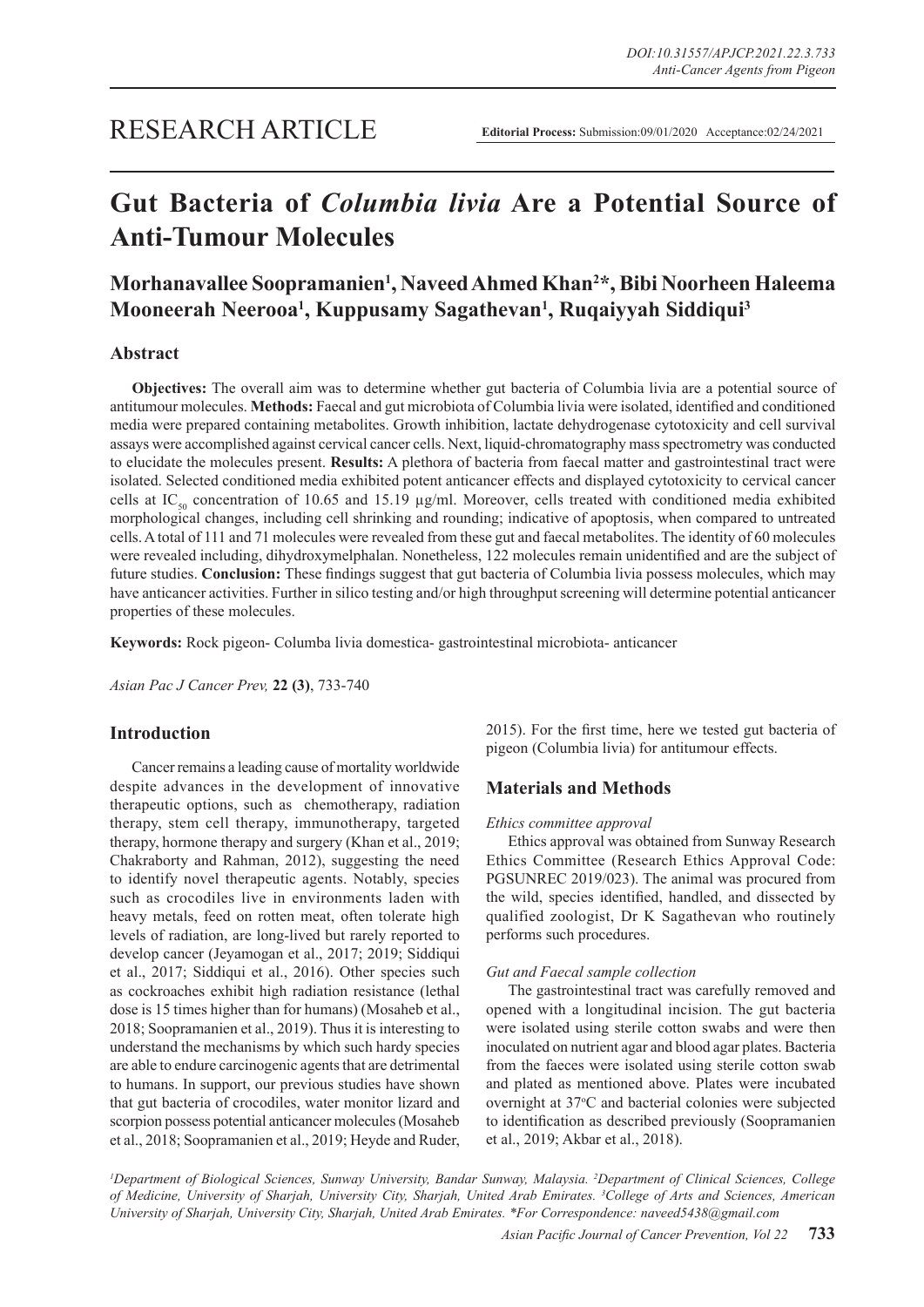#### *Morhanavallee Soopramanien et al*

### *Bacterial identification*

Bacterial identification was carried out based on their texture, size, colour, and shape and inoculating them onto separate fresh nutrient agar plates which were successively incubated overnight at 37oC. Bacteria were subcultured until agars with pure cultures were obtained. Pure bacteria were subjected to Gram staining. Next, bacterial identification was conducted using Analytical profile index (API) identification strip; API 20E was used for gram-negative bacteria while API staph was used for gram-positive bacteria as described previously (Soopramanien et al., 2019; Akbar et al., 2018).

#### *Conditioned medium (CM) preparation*

Pure bacterial cultures were inoculated in RPMI-1640 were incubated for 48h, at 37 °C. Following incubation, bacterial cultures were centrifuged at  $4°C$ ,  $10,000 \times g$ , for 1h. Supernatant were collected and filtered using sterile 0.22μm pore size cellulose acetate syringe filter, also referred to CM (conditioned media). The CM were quantified for protein estimation using Bradford assay and then stored at -80°C (Soopramanien et al., 2019; Akbar et al., 2018).

#### *Culture of cancer and normal cells*

The cancer cells used in this study were Cervical cancer (HeLa (ATCC® CCL2™)), breast cancer (MCF7  $(ATCC^®$  HTB-22<sup>TM</sup> $))$  and prostate cancer (PC3 (ATCC<sup>®</sup>) CRL1435™)) and normal cell line; aneuploid immortal keratinocyte (HaCaT). Cells were cultured in RPMI-1640 augmented with 10% foetal bovine serum (FBS), 1% L-glutamine, 1% penicillin streptomycin antibiotic and 1% Minimum Essential Media (MEM) Non-Essential amino acid at 37oC with 5% carbon dioxide and 95% humidity (Soopramanien et al., 2019; Akbar et al., 2018).

#### *Growth inhibition assays*

Assays to determine inhibition of growth was performed as previously described. Briefly, cells were grown in 96-well plates until 50% confluency was reached. Control wells were trypsinised to determine the cell count, while experimental wells were treated with CM prepared from bacteria isolated from both faeces and gut of C. livia. CM from E. coli K-12 (a non-pathogenic laboratory strain) was used as negative control. The treated cells were incubated at 37oC in a 5%  $CO_2$  with 95% humidity, until the untreated cells became 100% confluent. The cells were then trypsinised with 2.5% trypsin for 15 min and subjected to Trypan blue exclusion assay using a haemocytometer. The growth inhibition effects were established by comparing the number of viable cells of untreated cells (control) and treated cells. To confirm the anticancer activity of the CM, selected CM were concentrated using vacuum concentrator. CM were then quantified through Bradford assay as described above and used for growth inhibitory assays at a concentration of  $10\mu g/ml$ .

#### *Cytotoxicity assays, cell staining and survival assays*

Cells were grown to confluency in 96-wells plates. Next, cells were treated with CM prepared from bacteria

isolated from faeces and gut of C. livia for 24 h at  $37^{\circ}$ C in a 5%  $CO_2$  with 95% humidity. CM from E. coli K-12 was used as negative control, while the positive control was prepared by treating control cells with 0.2% Triton X-100 for 30 min at 37°C, to induce 100% cell death. Next, the supernatants were collected and lactate dehydrogenase release was determined using cytotoxicity detection kit. The percentage cytotoxicity was calculated as follows:

% cytotoxicity =  $((Absorbancesample -$ Absorbancenegative control)/ (Absorbancepositive control – Absorbancenegative control)) X 100, whereby the negative control comprised of cells treated with RPMI-1640 media only, and the positive control contained cells treated with the detergent: Triton X-100.

Moreover, cell staining was performed. Briefly, cells were fixed with 100% acetone and 100% methanol in a 1:1 ratio for 15min and stained with 0.4% Trypan blue for 15min. Plate was dried and pictures of individual wells were captured. Cell survival assay was also conducted to determine viability of cells treated with CM. Briefly, cells treated with CM were collected and seeded onto new plates containing growth media for 24 h at 37 °C in a 5%  $CO<sub>2</sub>$  with 95% humidity, and their re-growth were examined using a light microscope (Soopramanien et al., 2019; Akbar et al., 2018).

#### *16S rDNA sequencing of bacteria with active CM*

Selected bacteria that exhibited activity were subjected to 16S rDNA sequencing. Bacteria were grown in nutrient broth at 37°C with constant shaking. Bacteria were then pelleted by centrifugation and subjected to DNA extraction using QIAGEN DNA extraction kit, as detailed in the manufacturer's instructions (Akbar et al., 2019). The extracted bacterial DNA was amplified using 16S amplification using Taq DNA Polymerase 2X-preMix and a pair of 16S rDNA Universal primers; 27F (5'-AGAGTTTGATCCTGGCTCAG-3') forward primer and 1492R (5'-GGTTACCTTGTTACGACTT-3') reverse primer, with conditions: 1 cycle at 95oC for 5 minutes, amplification step; 30 cycles (i)  $95^{\circ}$ C for 30 seconds, (ii) 55°C for 30 seconds, and (iii) 72°C for 1 minute and final step; 1 cycle at 72°C for 5 minutes. Gel electrophoresis was conducted using 1% agarose gel in 1x Tris-acetate-EDTA (TAE) buffer at 100 V for 40min. Amplified DNA was sequenced via Sanger sequencing. The nucleotide sequences obtained were aligned using ChromasPro software and were then blasted into the National Center for Biotechnology Information (NCBI) database for Standard Nucleotide BLAST, for 16S RNA sequences, to obtain the identity of the bacteria with maximum percentage nucleotide match (Akbar et al., 2019).

### *IC<sub>50</sub> determination of active CM through MTT cell viability assay*

The  $IC_{50}$  value of active CM was determined using MTT (3-(4,5-dimethylthiazol-2-yl)-2,5-diphenyltetrazolium bromide) assay as previously described by (Akbar et al., 2019). Briefly, cells were grown to 70% confluency in 96-wells plates and treated with active CM at various concentrations; 2.5, 5.0, 10 and 20 µg/ml in growth medium. Post incubation, positive control cells were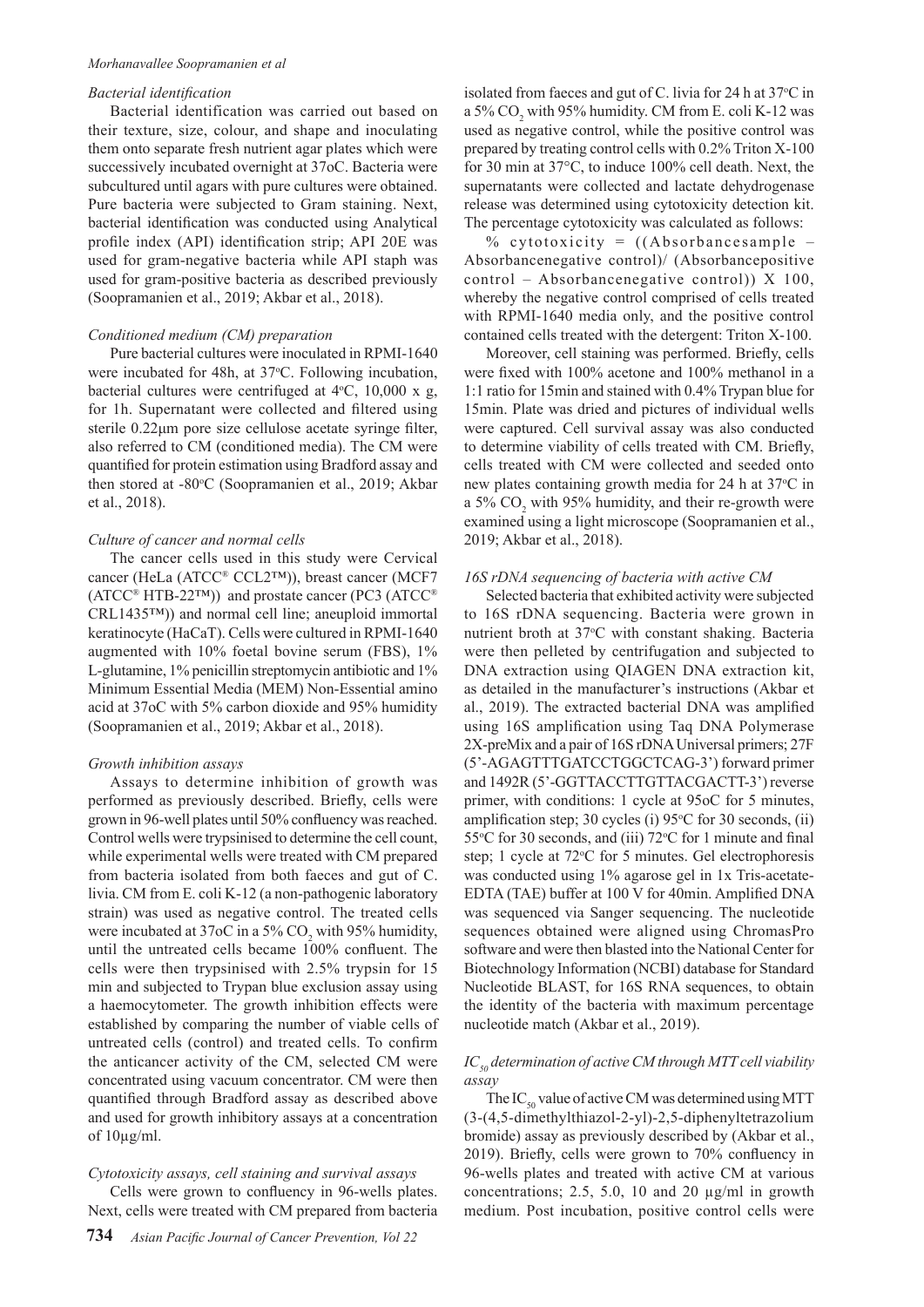treated with 0.2% Triton X-100 for 30 min at 37°C, to induce 100% cell death. The percentage cell viability was calculated as follows:

% Cell viability = [(Absorbance sample – Absorbance blank)/ (Absorbance negative control – Absorbance blank)] X 100

## *Identification of molecules(s) exhibiting anticancer activity through Liquid chromatography-mass spectrometry (LC-MS)*

Active CM were subjected to LC-MS analysis as described previously (Ali et al., 2017). Molecules were extracted from active CM through solvent extraction using chloroform in 1:3 ratio of chloroform to CM. The molecules dissolved in chloroform were subjected to evaporation and resuspended in 1:1 ratio of methanol to type 1 water. The samples were subjected to Agilent 1290 Infinity LC system coupled to Agilent 6520 Accurate-Mass Q-TOF mass spectrometer with dual ESI. The molecules were separated through Agilent Zorbax Eclipse XDB-C18 column with a particle size of 3.5 micron and Narrow-Bore of 2.1x150mmat 25oC using solvent A (0.1% formic acid in water) and solvent B (0.1% formic acid in Acetonitrile) for a total run time of 30 minutes. The separated molecules were then ionized by means of ESI + jet stream ion mode with the QQQ analyzer, with parameters: capillary voltage at 4500 V, sheath gas flow at 8 L per min, fragmentor voltage 135 V, gas temperature at 350ºC, gas flow at 8 L per min, and nebulizer gas at 40 psi and detector used was MCP

Microchannel Plate detector, while the blank expended after each sample was of composition 50% MeOH + 50% MiliQ water. Chromatogram were generated from LC-MS which were used to determine the identity of the molecules from the Metlin\_AM\_PCDL-N-170502.cdb database. SciFinder database was then used to determine whether the identified molecules had previously reported biological activities.

## **Results**

## *Various bacteria were isolated from faeces and gastrointestinal tract of C. livia*

Several Gram-positive and Gram-negative bacteria were isolated from the faeces and gastrointestinal tract of C. livia (Table 1). Gram-positive bacteria isolated were coagulase negative Staphylococcus spp., Gram positive bacilli, and Lysinibacillus boronitolerans, while the Gramnegative bacteria were Escherichia coli, and Pseudomonas aeruginosa. While from the gastrointestinal tract, Grampositive bacteria; Gram positive bacilli, Lysinibacillus fusiformis, Lysinibacillus boronitolerans, coagulase negative Staphylococcus spp., Lysinibacillus sphaericus, Streptococcus group B, and Streptococcus saprophyticus and Gram-negative bacteria were Escherichia coli, and Sphingobacterium multivorum. As CLF05 and CLG01 showed potent activity, 16S rDNA sequencing was performed on these two bacteria. The result revealed that CLF05 and CLG01 are Bacillus cereus ATCC 14579 and Bacillus velezensis strain FZB42, respectively (Table 1).



Figure 1. Growth Inhibition Effect of Conditioned Media (CM) Prepared from Bacteria Isolated from the Faecal Sample of Pigeon against HeLa Cells. A) Semi-confluent HeLa cells were incubated with CM and growth inhibition was determined as described in Materials and Methods. B) Using an inverted microscope, images of the cells were taken at x250. The results are representative of several experiments performed in duplicate. P value was determined using two sample T-test, two-tailed distribution,  $(*)$  is <0.05. Negative control (0h) is number of cells at the beginning of experiment, while negative control (24h) is untreated cells. The data are compared between negative control (24h) and CLF/CLG. Detailed CLF and CLG nomenclature is described in Table 1.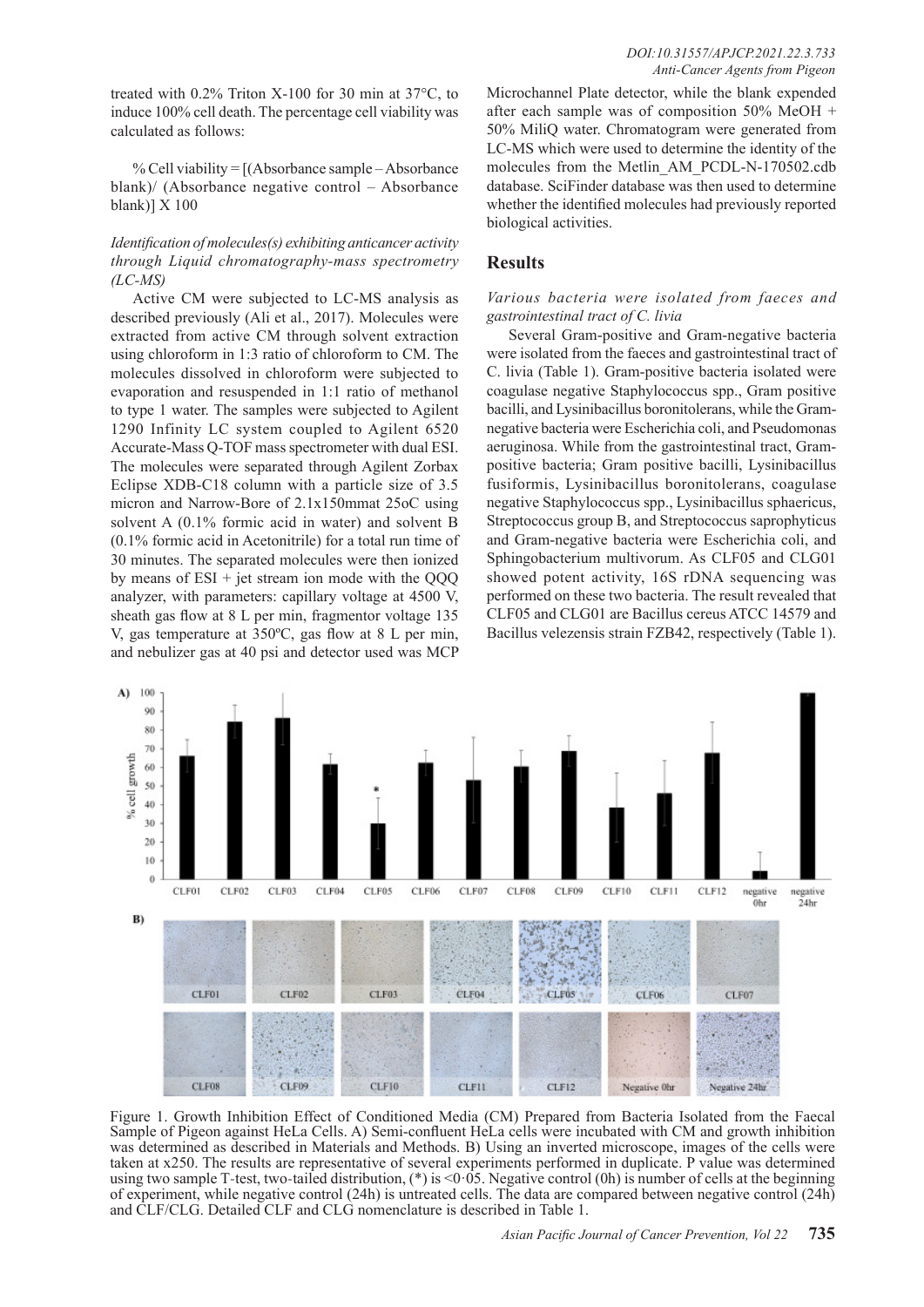| Table 1. The Bacteria Species Isolated from the Faeces |  |  |  |
|--------------------------------------------------------|--|--|--|
| and Gastrointestinal Tract of pigeon                   |  |  |  |

|               | Gram stain    | Bacteria                                 |  |  |
|---------------|---------------|------------------------------------------|--|--|
| Pigeon faecal |               |                                          |  |  |
| CLF01         | Gram-negative | Escherichia coli                         |  |  |
| CLF02         | Gram-positive | Coagulase Negative Staphylococcus spp    |  |  |
| CLF03         | Gram-negative | Escherichia coli                         |  |  |
| CLF04         | Gram-positive | Gram positive <i>bacilli</i>             |  |  |
| CLF05         | Gram-positive | Gram positive bacilli                    |  |  |
| CLF06         | Gram-positive | Lysinibacillus boronitolerans            |  |  |
| CLF07         | Gram-negative | Escherichia coli                         |  |  |
| CLF08         | Gram-negative | Escherichia coli                         |  |  |
| CLF09         | Gram-negative | Escherichia coli                         |  |  |
| CLF10         | Gram-negative | Pseudomonas aeruginosa                   |  |  |
| CLF11         | Gram-negative | Escherichia coli                         |  |  |
| CLF12         | Gram-negative | Escherichia coli                         |  |  |
| Pigeon gut    |               |                                          |  |  |
| CLG01         | Gram-positive | Gram positive <i>bacilli</i>             |  |  |
| CLG02         | Gram-positive | Lysinibacillus fusiformis                |  |  |
| CLG03         | Gram-positive | Gram positive bacilli                    |  |  |
| CLG04         | Gram-positive | Lysinibacillus boronitolerans            |  |  |
| CLG05         | Gram-negative | Escherichia coli                         |  |  |
| CLG06         | Gram-positive | Coagulase Negative Staphylococcus spp    |  |  |
| CLG07         | Gram-positive | Lysinibacillus sphaericus                |  |  |
| CLG08         | Gram-positive | Lysinibacillus sphaericus                |  |  |
| CLG09         | Gram-positive | Gram positive bacilli                    |  |  |
| CLG10         | Gram-positive | Lysinibacillus boronitolerans            |  |  |
| CLG11         | Gram-positive | Lysinibacillus fusiformis                |  |  |
| CLG12         | Gram-positive | Lysinibacillus fusiformis                |  |  |
| CLG13         | Gram-negative | Escherichia coli                         |  |  |
| CLG14         | Gram-negative | Escherichia coli                         |  |  |
| CLG15         | Gram-negative | Escherichia coli                         |  |  |
| CLG16         | Gram-positive | Lysinibacillus sphaericus                |  |  |
| CLG17         | Gram-positive | Streptococcus group B                    |  |  |
| CLG18         | Gram-negative | Sphingobacterium multivorum              |  |  |
| CLG19         | Gram-positive | Streptococcus saprophyticus              |  |  |
| CLG20         | Gram-positive | Coagulase negative staphylococcus aureus |  |  |

*CM from faecal sample of C. livia inhibited HeLa cell growth* 

CLF05, CLF07, CLF10 and CLF12 prepared from Bacillus cereus, E. coli, P. aeruginosa and E. coli, inhibited growth of HeLa by 70.0, 46.8, 61.5 and 53.7% respectively (Figure 1A). While remaining CM affected the cellular growth of HeLa by less than 40%. CLF01, CLF02, CLF03, CLF04, CLF06, CLF08, CLF09 and

CLF11 showed 66.1, 84.5, 86.5, 61.8, 62.5, 60.5 and 67.8% HeLa cell growth respectively. The microscopic images supported the graphical representation of results (Fig. 2B). Moreover, CLF05 affected the morphology of HeLa cells as compared to the negative control cells.

#### *CM from gastrointestinal of C. livia inhibited the growth of HeLa cells*

CLG01, CLG07, CLG17 and CLG18 prepared from Bacillus velezensis, L. sphaericus, Streptococcus group B and S. multivorum inhibited growth of HeLa cells by 56.5, 43.0, 59.8 and 47.3% respectively (Figure 2A). However, CLG02, CLG03, CL04, CLG05, CLG06, CLG08, CLG09, CLG10, CLG11, CLG12, CLG13, CLG14, CLG15, CLG16, CLG19 and CLG20 showed 75.2, 64.6, 6.3, 81.2, 64.1, 78.9, 100, 100, 78.5, 86.3, 96.7, 100, 82.6, 100, 60.4 and 70.6% HeLa cell growth respectively. Moreover, the microscopic images depicted similar results as the graphical representation (Figure 2B).

## *CLG01 and CLF05 produced damage to HeLa cells*

Microscopic images for HeLa cells treated with CLF05 showed change in morphology and the cells appeared round, as compared to untreated cells (negative control), albeit no LDH release was determined. In contrast, CM for faeces depicted morphology similar to the negative control. Additionally, wells containing cells treated with CLF05 remained stained similar to the positive control.

### *Concentrated CM inhibited growth of cancer and normal cells*

At a concentration of 10µg/ml, CLF05 inhibited growth of HeLa, MCF-7, PC3 and HaCaT cells by 100, 100, 90.4 and 82.8% respectively, while CLG01 inhibited growth of aforementioned cells by 100, 91.6, 80.0 and 35.1% respectively (Figure 3). The quantitative data were further supported by microscopic images obtained post-treatment of normal and cancer cells. MTT assay results revealed that CLF05 and CLG01 affected viability of HeLa cells at an IC<sub>50</sub> concentration of 10.65 and 15.19 µg/ml respectively (Figure 4).

#### *CLF05 and CLG01 possess 111 and 71 molecules*

CLF05 and CLG01 were subjected to LC-MS. Figure 6 shows spectra (negative and positive ion polarity) of molecules detected from CLF05 and CLG01. A total of 111 molecules were detected from CLF05, out of which 54 molecules were identified (Table 2 and Supplementary Table 1), while the remaining molecules are unidentified and potentially novel. Moreover, out of the 54 identified

Table 2. The Molecules Detected, Identified and Unidentified from the Conditioned Media Prepared from Bacteria Isolated from the Faecal Matter and Gastrointestinal Tract of *C. livia* through LC-MS. The conditioned media prepared were subjected to chloroform extraction and the extracts were subject to LC-MS analysis. The spectre generated were searched in the METLIN library in order to reveal the potential identity of the detected molecules. To assess whether those identified molecules had previously reported biological activity, they were searched in the SciFinder database.

| Bacteria                           | Number of molecules |            |                   |                      |              |  |
|------------------------------------|---------------------|------------|-------------------|----------------------|--------------|--|
|                                    | Detected            | Identified | Reported activity | Anticancer activity  | Unidentified |  |
| <i>Bacillus cereus</i> (CLF05)     |                     |            |                   | 1 Dihydroxymelphalan |              |  |
| <i>Bacillus velezensis</i> (CLG01) |                     |            |                   |                      | ん            |  |

**736** *Asian Pacific Journal of Cancer Prevention, Vol 22*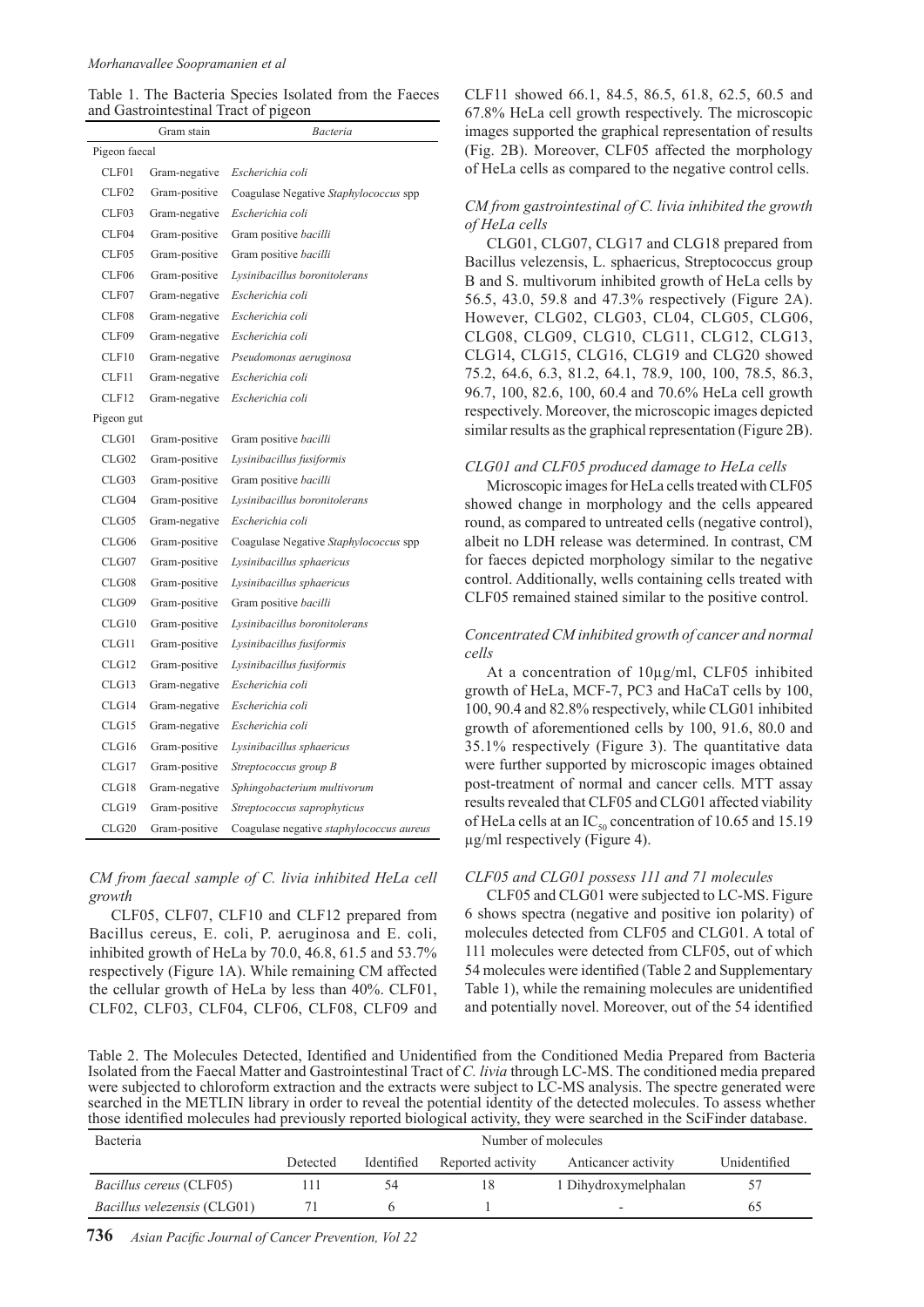*DOI:10.31557/APJCP.2021.22.3.733 Anti-Cancer Agents from Pigeon*



Figure 2. Growth Inhibition Effect of CM Prepared from Bacteria Isolated from the Gastrointestinal Ttract of Pigeon against HeLa cells. A) Semi-confluent HeLa cells were incubated with CM and growth inhibition was determined as described in Materials and Methods. B) Using an inverted light microscope, images of the cells were taken at x250. The results are representative of several experiments performed in duplicate. P value was determined using two sample T-test, two-tailed distribution, (\*) is <0.05. Negative control (0h) is number of cells at the beginning of experiment, while negative control (24h) is untreated cells. The data are compared between negative control (24h) and CLF/CLG. Detailed CLF and CLG nomenclature is described in Table 1.

molecules, only 18 had reported biological activity (Supplementary Table 1) while one molecule had reported anticancer effects; namely dihydroxymelphalan. The remaining 57 unidentified molecules from CLF05, had limited information including retention time, molecular mass, and molecular formula (Supplementary Table 2). For CLG01, a total of 71 molecules were detected from HSG16, out of which 6 molecules were identified

(Table 2 and Supplementary Table 1), while the remaining molecules are unidentified. Out of 6 identified molecules, one molecule had reported biological activity (Supplementary Table 1) and none had reported anticancer activity. The remaining 65 unidentified molecules from CLG01 depicted limited information including retention time, molecular mass, and molecular formula (Supplementary Table 2).



Figure 3. CLF05 and CLG01 Exhibited Effects against Cells at 10µg/ml. A) Semi-confluent HeLa, MCF-7, PC3 and HaCaT cells were incubated CLF05 and CLG01 as described in Materials and Methods. Untreated cells were considered as 100% and effects of CLF05 and CLG01 are presented as relative change. The results are representative of several experiments performed in duplicate. Note that CLG01 exhibited potent effects against all cancer cell lines tested, except normal Hacat cells; while CLF05 showed effects against all cells tested. Control CM from E. coli K-12 showed no effects against any of the cell lines tested.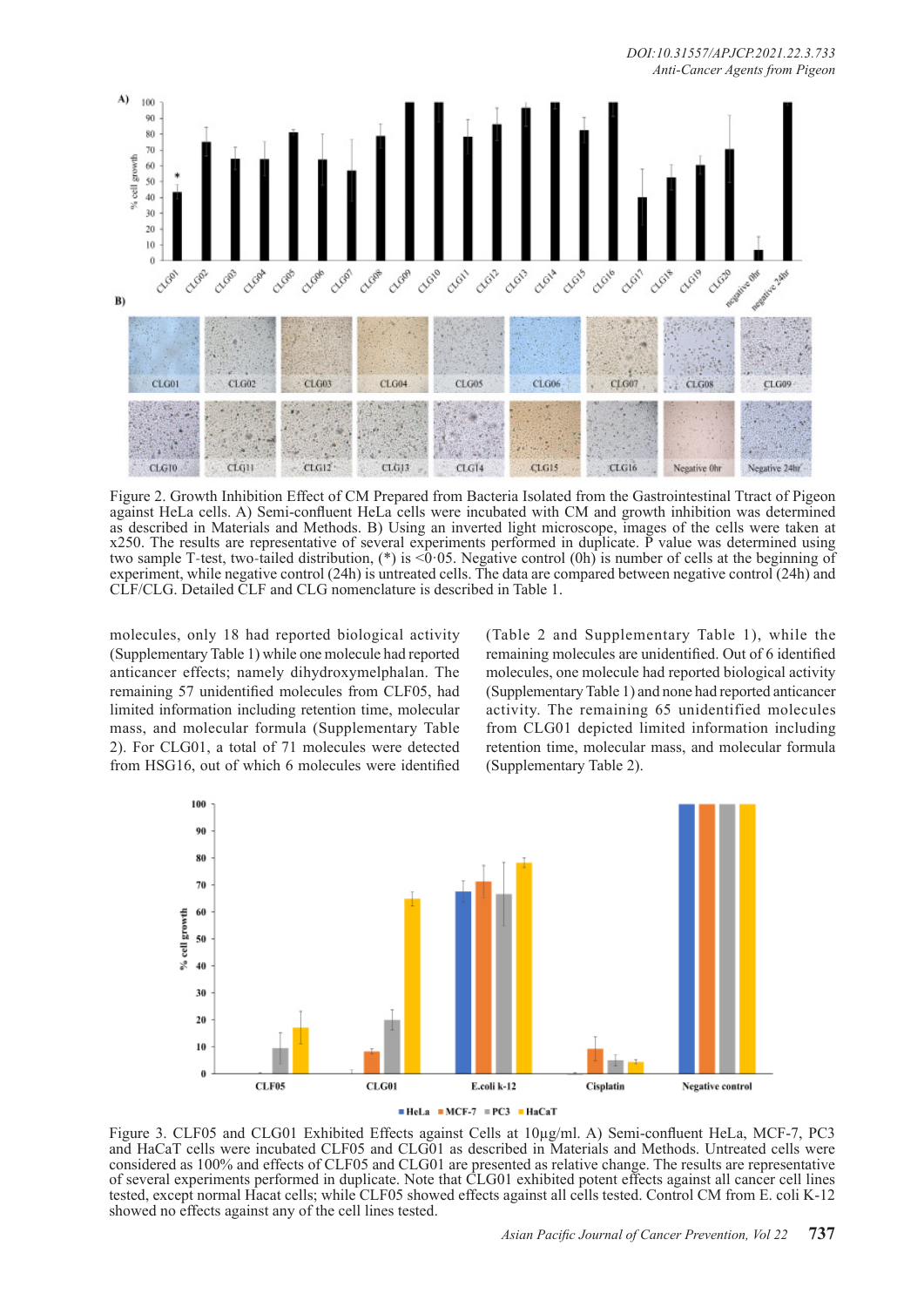

Figure 4. IC<sub>50</sub> Concentration of CLF05 and CLG01 against HeLa Cells Using MTT Assay. Cells were incubated with various concentrations of CLF05 and CLG01 and cell survival determined using MTT assays as described in Materials and Methods. Note that both CLF05 and CLG01 exhibited IC50 below 20  $\mu$ g/ml. The results are representative of several experiments performed in duplicate.

## **Discussion**

There is continued rise in morbidity and mortality associated with cancer, despite the wide range of available treatment options, hence it is imperative to discover and develop new anticancer agents. Our previous work highlighted that animals that thrive in polluted environments, such as crocodiles, cockroaches, water

monitor lizards and snakes, may possess anticancer and antibacterial mechanisms to ward off disease (Khan et al., 2019; Jeyamogan et al., 2017; Mosaheb et al., 2018; Soopramanien et al., 2019). In addition to the animal lysates, the faecal and gut microbiota is of particular interest to us, as the gut microbiota is known to play an important role in regulating the behaviour and health of its host (Jeyamogan et al., 2017; Heyde and Ruder,



Figure 5. LC-MS Spectra of the Active CM, CLF05 (Bacillus Cereus) and CLG01 (Bacillus Velezensis). Briefly the CM was subjected to chloroform extraction and the extract was dried under pressure and dissolved in HPLC grade methanol for LC-MS analysis. [A: The spectrum of molecules detected for negative ion polarity from CLF05, B: the spectrum of molecules detected for positive ion polarity from CLF05, C: The spectrum of molecules detected for negative ion polarity from CLG01 and F: the spectrum of molecules detected for positive ion polarity from CLG01].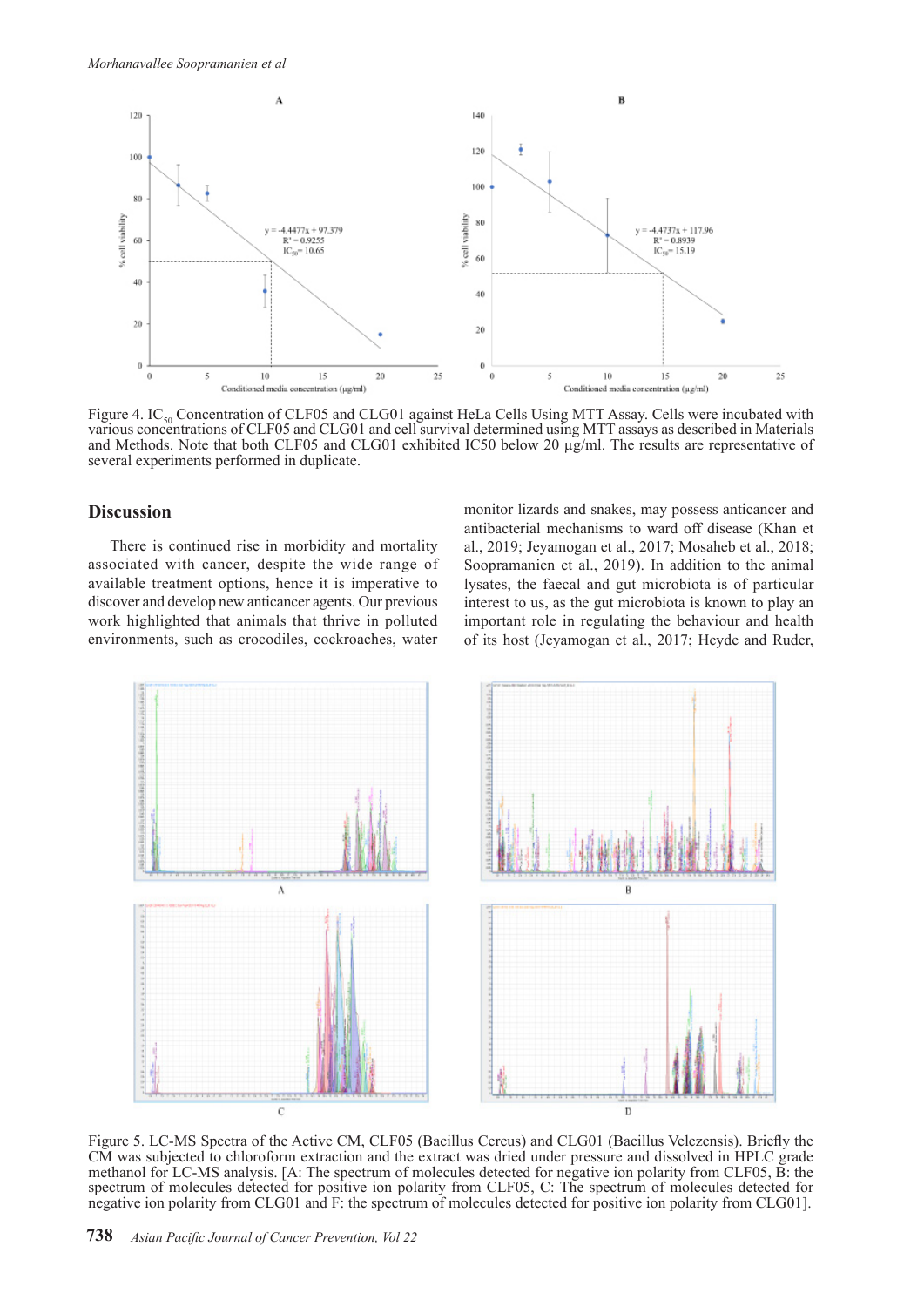2015; Alarcón et al., 2016). Anticancer effects from avian species remain unexplored and were the subject of present study. A repertoire of bacteria was isolated from both the faecal and gut microbiota of C. livia.

The results revealed that B. cereus and B. velezensis exhibited potent effects against cancer cell lines tested. CM from CLF05 (B. cereus) and CLG01 (B. velezensis) inhibited growth of HeLa cells by more than 40%. Moreover, they inhibited almost 100% cell growth of cancer cells at a concentration of 10µg/ml and affected the viability of HeLa cells at IC50 concentrations of 10.65 and 15.19 µg/ml, respectively. Furthermore, microscopic images revealed that CLF05 and CLG01 produced damage to HeLa cells. Although LDH release was negligible but CM affected the integrity human cells indicating that cell death might have resulted from apoptosis. Thus, further experiments are needed to determine apoptosis in treated cells.

Previous work has reported that Bacillus species produce metabolites with anticancer properties, which support our findings (Ferdous et al., 2018). Bioactives such as ε-Poly-L-lysine, Surfactin, Leodoglucomide B, Bacillistatins-1 and 2 and Mixirins A, B and C synthesised by bacteria have shown to inhibit growth and induce morphological changes in cancer cells (Arnold et al., 1979; Harris and Pierpoint, 2012; Pettit et al., 2009; Tareq et al., 2012; Wu et al., 2017). Previously, anticancer potential of metabolites secreted by B. cereus isolated from soil sample were tested against human liver cell lines and cancer cell lines (Kumar et al., 2014). The results revealed that metabolites from B. cereus was cytotoxic to cells with IC50 of 225.4 µg/mL, 152.2 µg/mL, and 152.2 µg/mL against HepG2, Hep2 and Chang liver cells, respectively. These findings suggest that metabolites released by B. cereus exhibit anticancer activity by inducing apoptosis in cancer cells (Kumar et al., 2014).

The LC-MS revealed 111 molecules including dihydroxymelphalan. Dihydroxymelphalan, also known as melphalan is a widely used anticancer drug. It works by causing inter-strand cross-links in DNA strands; resulting in inhibition of DNA and RNA synthesis (Kuczma et al., 2016; Rahaman et al., 2018). Moreover, melphalan upregulates expression of reactive oxygen species which in turn triggers apoptosis in cancer cells by activating caspase-9 (Kuczma et al., 2016; Rahaman et al., 2018). Since melphalan detected in CM from CLF05 induces apoptosis, it supports our speculation that CLF05 induces damage in cancer cells through apoptosis. The other molecules that were elucidated are tazobactam-m1, citric acid, 3-furoic acid, 4-hydroxyphenylglyoxylate, diethanolamine, methionyl-hydroxyproline, bifenazate, diethyltoluamide, metabutethamine, rivastigmine, tropicamide, xylylcarb, and daimuron. These molecules exhibited activities ranging from antimicrobial, hypolipidemic, cholinesterase inhibitor, to inhibitor of fatty acid oxidation, however, their anticancer effects need to be determined (Halstenson et al., 1994; El Baaboua et al., 2018; In et al., 2013; Hall et al., 1985; Stephens et al., 1985; Leung et al., 2005; Deblander et al., 2015; Asano et al., 1997; Alberts et al., 1979; Allen et al., 1970; Ochiai et al., 2007; Sudakin and Osimitz,

2010; deShazo and Nelson, 1979; Khoury et al., 2018; Manny et al., 2001). Similarly, none of the molecules from CLG01 were reported to possess anticancer effects and this will be determined in future studies. Of note, 57 molecules detected from CLF05 and 65 molecules detected from CLG01 respectively remain unknown and are potentially innovative anticancer agents. Moreover, only aerobic culturable bacteria were isolated in this study and future studies are needed to isolate anaerobic bacteria and unculturable bacteria, that might also be a principal resource of anticancer molecules.

In conclusion, for the first time, we have showed that gut and faecal microbiota of avian species are a potential source of anticancer properties. We have elucidated various molecules that could serve as possible drug leads; but further research is needed to achieve these prospects. It will be imperative to investigate anticancer effects of bacteria against other cancer cells. Our results further augment our speculation that animals residing in unsanitary habitats, that are detrimental to humans, maybe in fact a large unexploited repertoire for innovative pharmaceutical drugs.

## **Author Contribution Statement**

RS and NAK conceived the idea. MS and BNHMN sourced the animals and carried out dissections under the supervision of KS. MS and BNHMN carried out all experiments under the supervision of RS and NAK. MS carried out LC/MS analyses under the supervision of RS. MS prepared the first draft of the manuscript. NAK and RS corrected the manuscript. All authors approved the manuscript.

## **Acknowledgements**

The work in this paper was supported, in part, by the Open Access Program from the American University of Sharjah. This paper represents the opinions of the author(s) and does not mean to represent the position or opinions of the American University of Sharjah.

#### *Declarations*

Ethics Approval and Consent to Participate: This article does not contain any studies with human participants. The use of animals was approved by Sunway Research Ethics Committee (Research Ethics Approval Code: PGSUNREC 2019/023). We also confirm that all experiments were performed in accordance with relevant guidelines and regulations.

## *Consent for Publication*

Not applicable.

## *Funding*

The work is supported by the Sunway University, Malaysia.

## *Conflict of interest*

The authors declare no conflict of interest, financial or otherwise.